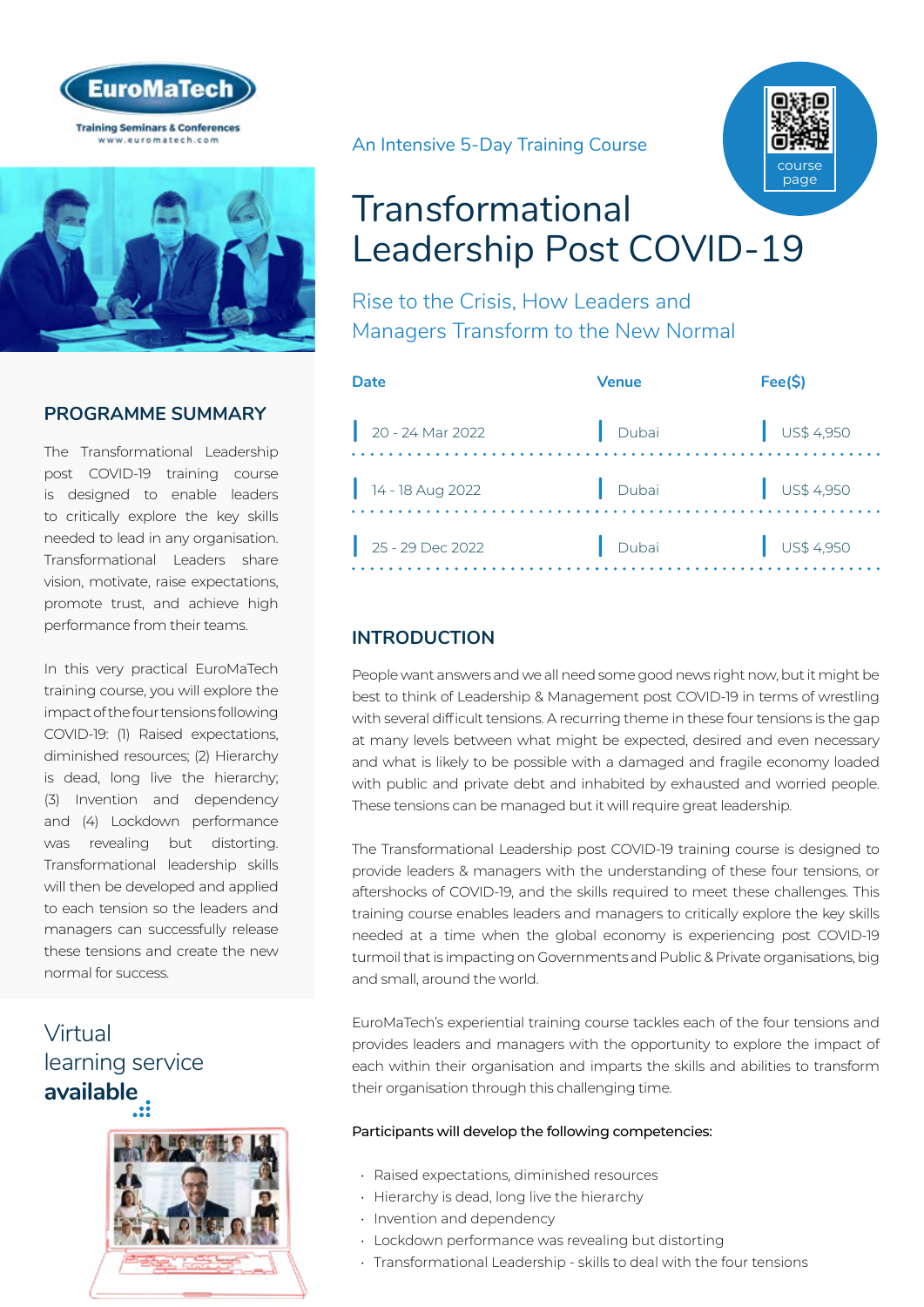### **TRAINING METHODOLOGY**

This EuroMaTech Transformational Leadership post COVID-19 training course will utilise a variety of proven adult learning techniques to ensure maximum understanding, comprehension, and retention of the information presented. Practical, experiential activities will be used throughout this training course.

This EuroMaTech course is designed to be highly interactive, challenging and stimulating. Delegates will learn by a combination of active participation using training course materials, case study review, discussion, skills practice exercises, training videos and exploration of relevant best practice.

### **WHO SHOULD ATTEND**

- Supervisors & Team Leaders
- Middle Managers & Department Heads
- Senior Managers
- Human Resource Personnel including HR Business Partners
- Professionals who would like a refresher in leadership topics
- People who are likely to take up leadership positions in the future

#### **PROGRAMME OBJECTIVES**

#### By the end of the Transformational Leadership Post COVID-19 training course, participants will be able to:

- Understand their role as a Transformational Leader
- Explore deeper into the impact of the four tensions of COVID-19
- Formulate and implement strategies to overcome the tensions in the workplace
- Demonstrate effective communication to meet the current needs
- Identify and identify Emotional Intelligence competencies
- Identify stages of change and explore how to overcome resistance to change

#### **In-house Training**

EuroMaTech is capable of conducting this training programme exclusively for your delegates. Please e-mail us on inhouse@euromatech.ae for further information and/or to receive a comprehensive proposal.



**Website:** www.euromatech.com

### **QUALITY CERTIFICATIONS & ACCREDITATIONS**

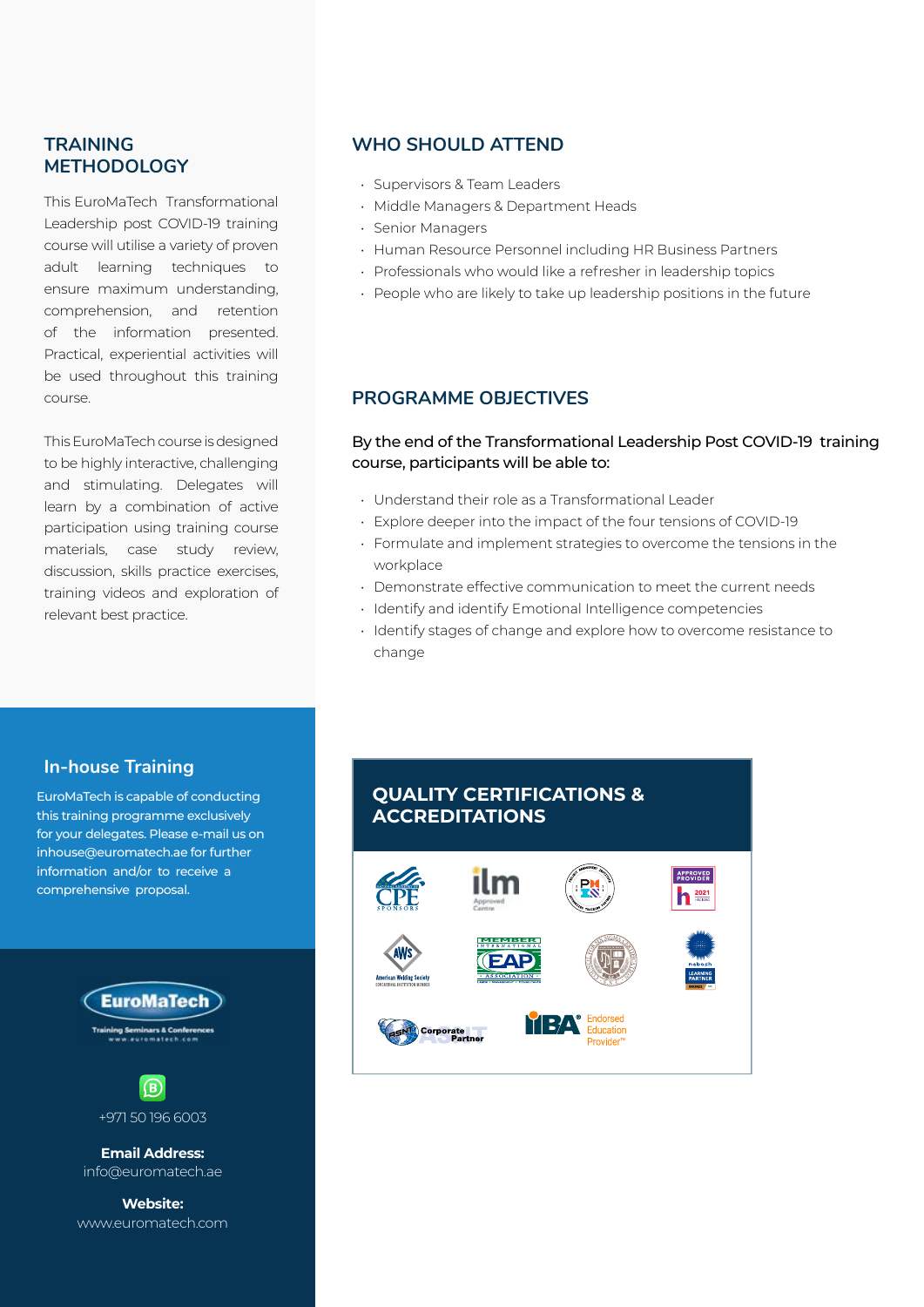# **COURSE OUTLINE**



### **Day 1**

#### Raised Expectations, Diminished Resources

- Explaining the Impact
- The difference between leadership and management
- Transformational leadership
- Competencies of great leaders
- Leading new generations
- The Delegation Continuum
- Engagement

### **Day 2**

#### Hierarchy is Dead, Long Live the Hierarchy

- Explaining the Impact
- Emotional Intelligence Competences
- Understanding your emotions as a Leader
- Giving feedback the EI way
- Dealing with 'difficult' people
- Win-Win thinking
- Ways to improve your EI

### **Day 3** Invention and Dependency

- Explaining the Impact
- Valuing diversity : working with global, culturally diverse teams
- The value proposition afforded by High Performing Teams
- Avoiding dysfunctional performance
- Grounded theory: needs analysis evaluation of current performance
- Harnessing diversity for productive outcomes
- Aligning purpose, productivity and profitability

### **Day 4**

#### Lockdown Performance was Revealing but Distorting

- Explaining the Impact
- The performance management strategy
- Planning, organizing, and controlling
- Effective performance appraisal
- Creating an excellence culture
- Conflict resolution
- Interest-Based Relational Approach
- Principles of Defusing Hostility

### **Day 5**

#### Leading Transformational **Change**

- The key drivers of change today
- Change management vs. change leadership
- Overcoming resistance to change
- The five psychological phases of change and their effective management
- Best practice in change leadership
- Supporting employees through change
- Action Planning